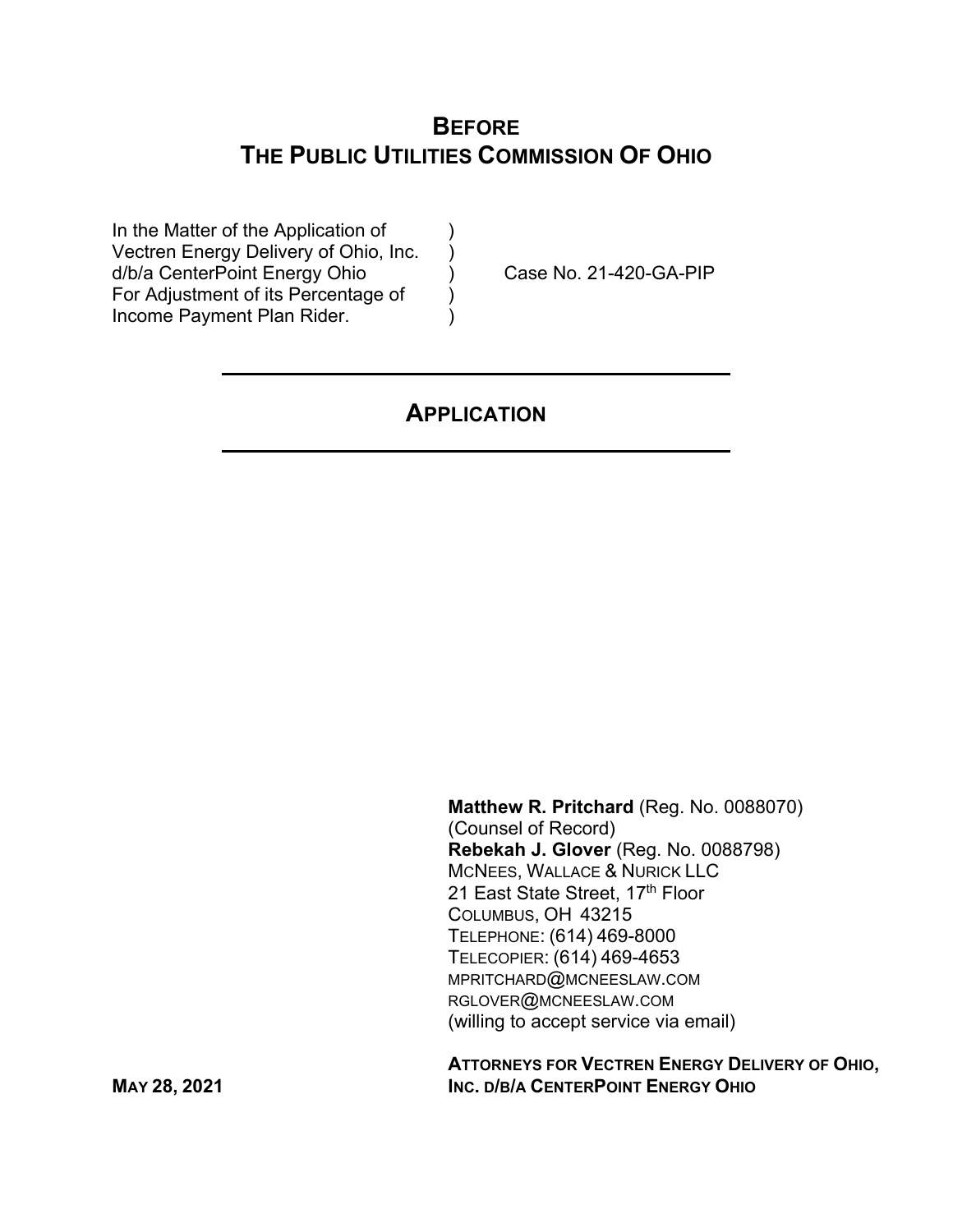## **BEFORE THE PUBLIC UTILITIES COMMISSION OF OHIO**

In the Matter of the Application of Vectren Energy Delivery of Ohio, Inc. ) d/b/a CenterPoint Energy Ohio ) Case No. 21-420-GA-PIP For Adjustment of its Percentage of ) Income Payment Plan Rider. )

## **APPLICATION**

Vectren Energy Delivery of Ohio, Inc. d/b/a CenterPoint Energy Ohio (CEOH or the Company), hereby requests the approval of the Public Utilities Commission of Ohio ("Commission") for authority to modify its Percentage of Income Payment Plan ("PIPP") Rider rate. In support of this request, CEOH states as follows:

- 1. CEOH is an Ohio corporation engaged in the business of providing natural gas service to customers in Ohio and, as such, is a public utility as defined by R.C. 4905.02 and 4905.03.
- 2. As part of its approval of CEOH's PIPP Rider, the Commission requires CEOH to make an annual filing with the Commission identifying the level of PIPP recoveries and the rate, if applicable.<sup>1</sup> The Commission also requires CEOH to file to adjust its PIPP Rider rate if the calculation of new rates

<sup>1</sup> *In the Matter of the Five-Year Review of Natural Gas Company Uncollectible Riders*, Case No. 08-1229- GA-COI, Finding and Order at 16 (Dec.14, 2011); *see also In the Matter of the Review of the Interim Emergency and Temporary PIP Plan Riders Contained in the Approved Rate Schedules of Electric and Gas Companies*, Case Nos. 88-1115-GE-PIP, *et al.,* Finding and Order (Dec. 2, 1993).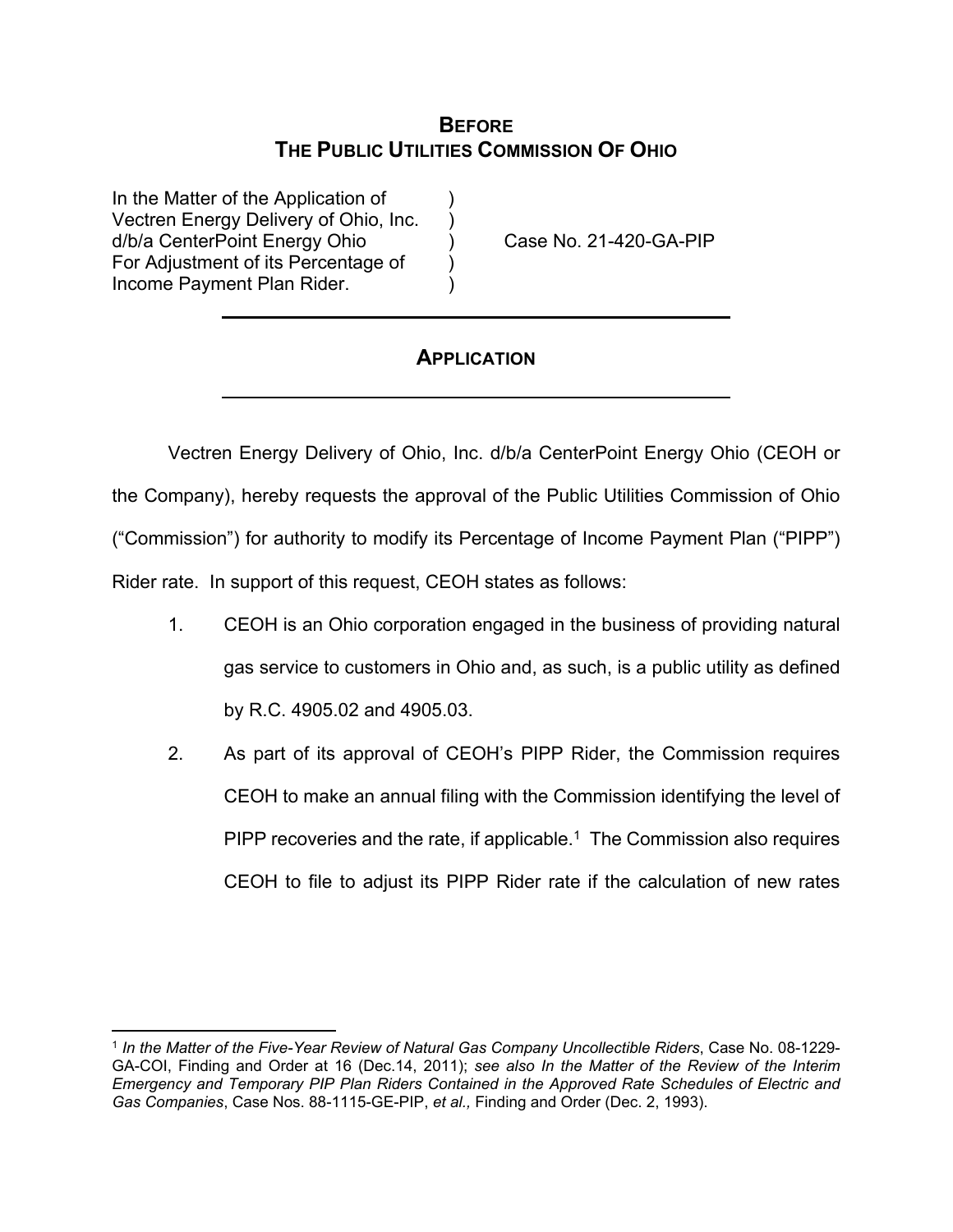would yield an increase of 10 percent or greater, or any decrease in PIPP rates $2$ 

- 3. The calculation of new PIPP Rider rates produces a decrease. Pursuant to the methodology established in Case Nos. 88-1115-GE-PIP, there are three components to calculate the PIPP Rider rate: (1) PIPP customer account balances existing as of April 30, 2021 that have aged for a period of greater than 60 days; (2) an amount of arrears expected to continue to occur in the succeeding 12-month period; and (3) projected carrying costs. The rate is then calculated based on collecting the sum of these three components over a 12-month period. Based on this methodology, CEOH calculates the proposed PIPP Rider rate as \$0.00299 per Billing Ccf. CEOH's current PIPP Rider rate is \$0.00390 per Billing Ccf.
- 4. Proposed and red-lined tariff sheets reflecting the proposed PIPP Rider rate are attached as Exhibit A.
- 5. Calculations supporting the proposed PIPP Rider rate are included as Exhibit B, which include Attachments 1 through 8.
- 6. The proposed PIPP Rider rate is just and reasonable and should be approved.
- 7. CEOH's Application to adjust its PIPP Rider rate is subject to a 45-day automatic approval process. 3 Absent Commission action, CEOH will

 $2$  *Id.* 

<sup>&</sup>lt;sup>3</sup> Tariff Sheet 40 ("The PIPP Rider rate shall be updated from time-to-time in accordance with" previous Commission Orders). The relevant orders are in Case Nos. 99-751-GE-PIP, 88-1115-GE-PIP, and 93-1000-EL-EFR, and establish a 45-day automatic approval process. In Case No. 99-751-GE-PIP, the Commission summarized a prior order in Case Nos. 88-1115-GE-PIP, *et al.* as "essentially allow[ing] [a utility] to implement its new [PIPP] rates on the 46<sup>th</sup> day after its application, absent action by the Commission." *In the Matter of the Application of The Dayton Power and Light Company for Adjustment of*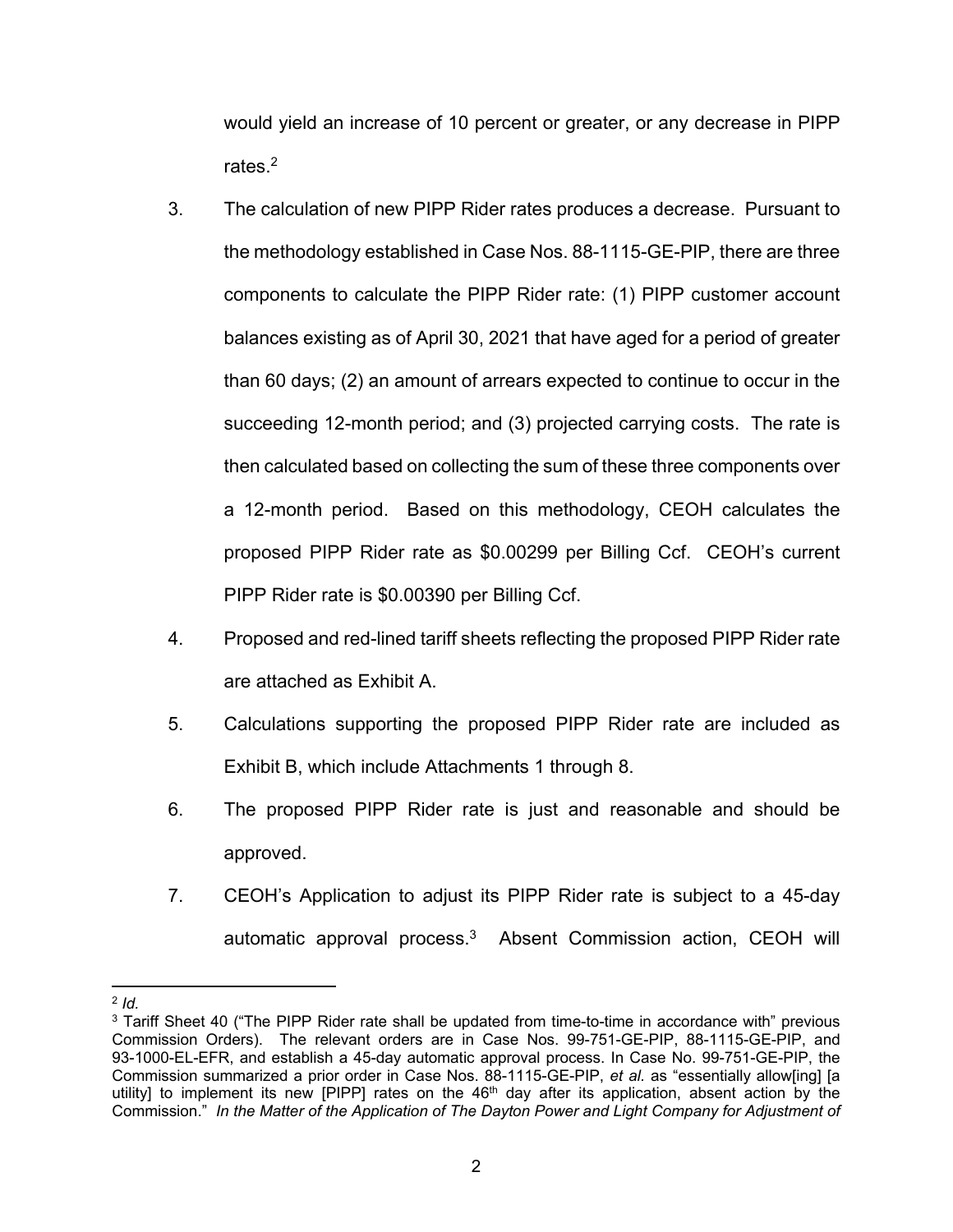implement the proposed PIPP Rider rate for all usage on or after July 13,

2021.

WHEREFORE, CEOH respectfully requests that the Commission approve this Application, which approval shall automatically occur on the forty-fifth day after the filing of this Application absent Commission action.

Respectfully submitted,

*/s/ Matthew R. Pritchard*  **Matthew R. Pritchard** (Reg. No. 0088070) (Counsel of Record) **Rebekah J. Glover** (Reg. No. 0088798) MCNEES, WALLACE & NURICK LLC 21 East State Street, 17th Floor COLUMBUS, OH 43215 TELEPHONE: (614) 469-8000 TELECOPIER: (614) 469-4653 MPRITCHARD@MCNEESLAW.COM RGLOVER@MCNEESLAW.COM (willing to accept service via email)

**ATTORNEYS FOR VECTREN ENERGY DELIVERY OF OHIO, INC. D/B/A CENTERPOINT ENERGY OHIO**

*its Gas and Electric Interim Emergency and Temporary Percentage of Income Payment Plan Riders*, Case No. 99-751-GE-PIP, Entry at 1 (Aug. 19, 1999); *see also In the Matter of the Commission Procedure for the Recovery of Emission Fees Levied Upon an Electric Light Company, Pursuant to Substitute Senate Bill 359*, Case No. 93-1000-EL-EFR, Entry at 2, Attachment C (Nov. 24, 1998) (establishing a 45-day automatic approval process for rider updates).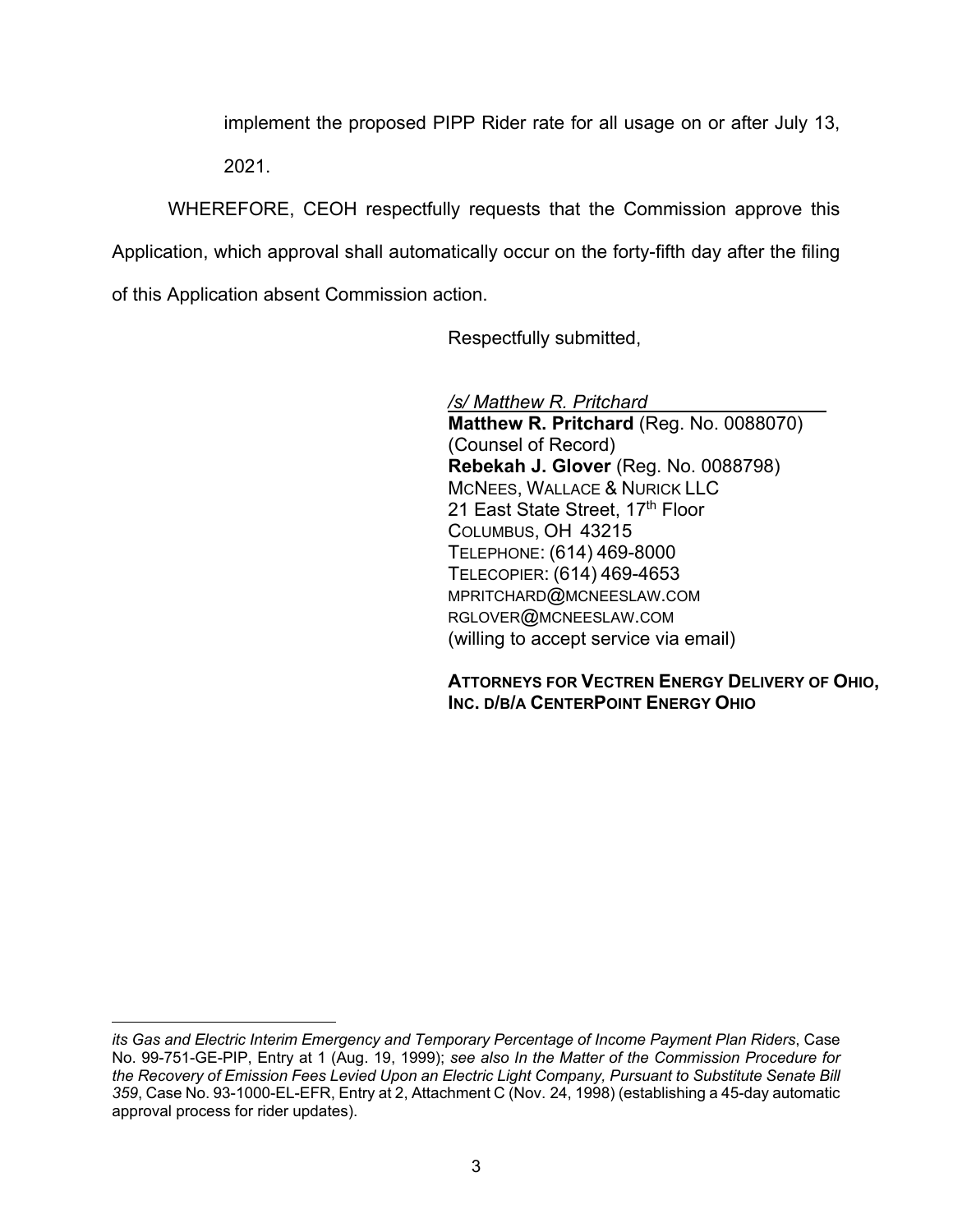# **Exhibit A**

# **Proposed Tariff Sheet**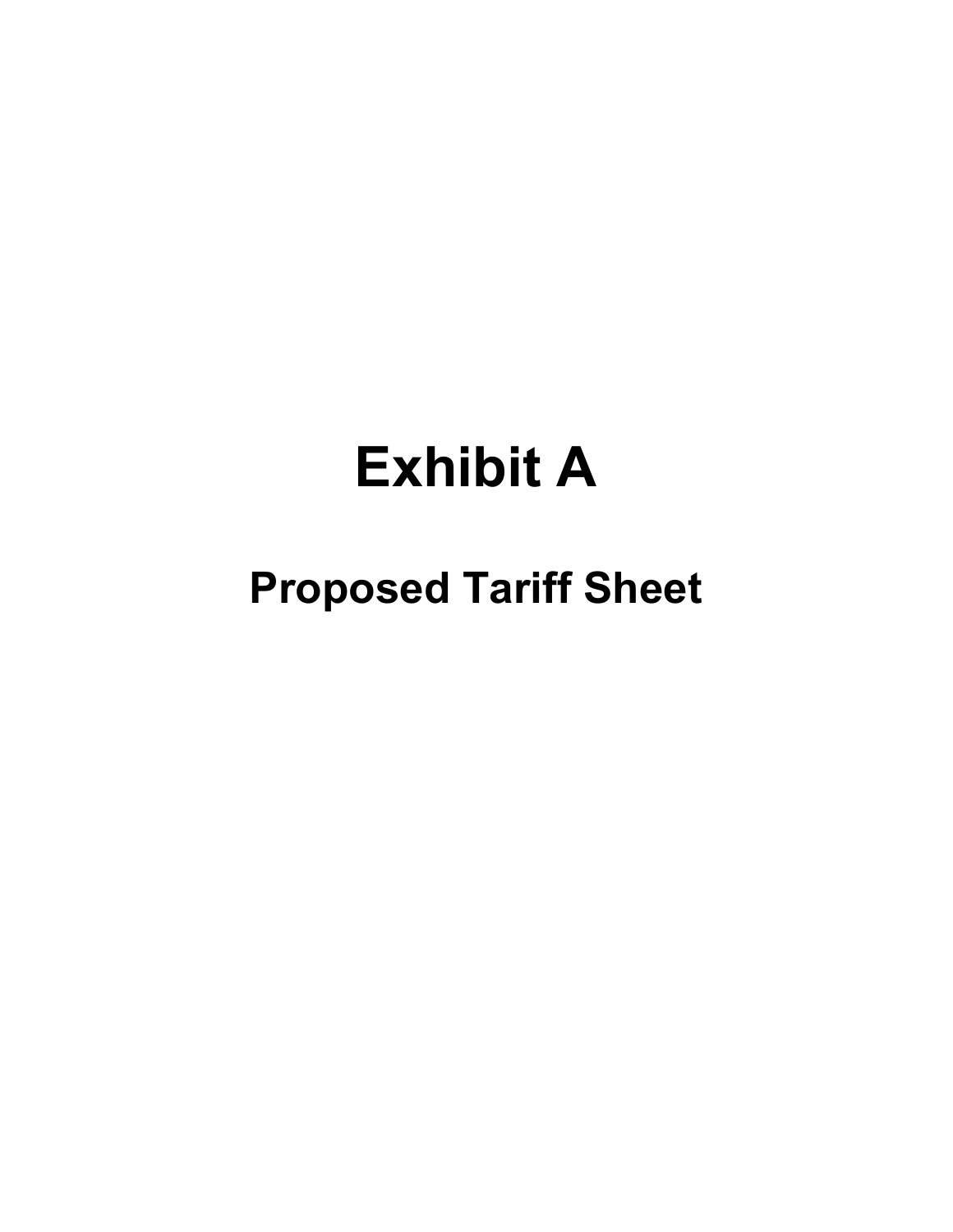VECTREN ENERGY DELIVERY OF OHIO, INC. Tariff for Gas Service P.U.C.O. No. 4

Sheet No. 40

Third Revised Page 1 of 1 Cancels Second Revised Page 1 of 1 **Deleted:** Second **Deleted:** First

## **PERCENTAGE OF INCOME PAYMENT PLAN RIDER**

### **APPLICABILITY**

The Percentage of Income Payment Plan ("PIPP") Rider shall be applicable to all Customers served under the following Rate Schedules and to certain other Customers pursuant to contract:

- Rate 310 Residential Default Sales Service
- Rate 311 Residential Standard Choice Offer Service
- Rate 315 Residential Transportation Service
- Rate 320 General Default Sales Service
- Rate 321 General Standard Choice Offer Service
- Rate 325 General Transportation Service

#### **DESCRIPTION**

The PIPP Charge shall be the product of the monthly Billing Ccf and the PIPP Rider Rate.

The PIPP Rider Rate shall be updated from time-to-time in accordance with previous Commission Orders.

### **RECONCILIATION**

The PIPP Rider is subject to reconciliation or adjustment annually, including but not limited to, increases or refunds. Such reconciliation or adjustment shall be limited to: (1) the twelve-month period of expenditures upon which the rates were calculated, if determined to be unlawful, unreasonable, or imprudent by the Commission in the docket those rates were approved or the Supreme Court of Ohio; (2) the Commission's orders in Case No. 18-47-AU-COI or any case ordered by the Commission to address tax reform changes.

#### **PIPP RIDER RATE**

| Billina<br>. no ooc<br>per<br>⊀ate<br>JOP.<br>3111<br>11 <del>.</del><br>,,,,,,,,<br>וטע | )0390 |  |
|------------------------------------------------------------------------------------------|-------|--|
|                                                                                          |       |  |

|                                                                                       |                          | <b>Deleted: 0</b>             |  |
|---------------------------------------------------------------------------------------|--------------------------|-------------------------------|--|
|                                                                                       |                          | <b>Deleted:</b> July 13, 2020 |  |
|                                                                                       |                          | <b>Deleted:</b> J. Cas Swiz   |  |
|                                                                                       |                          | <b>Deleted:</b> July 14, 2020 |  |
|                                                                                       | $\overline{11}$<br>l 11. |                               |  |
| Filed pursuant to Case No. 21-0420-GA-PIP of The Public Utilities Commission of Ohio. |                          |                               |  |

Issued \_\_\_\_\_\_\_\_\_\_\_\_\_\_\_\_\_\_\_\_\_\_\_\_\_\_\_\_ Issued by Katie J. Tieken, Director Effective Effective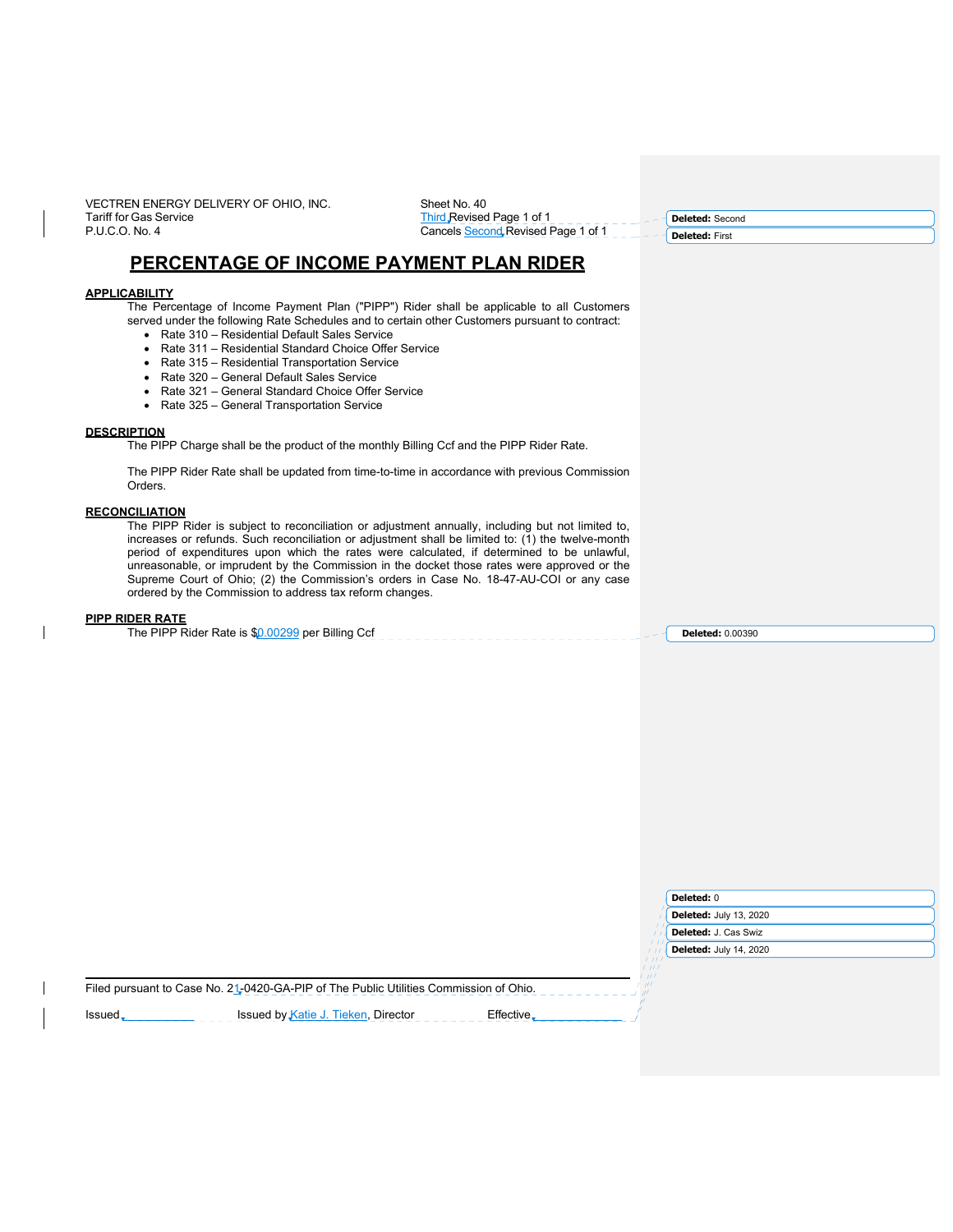# **PERCENTAGE OF INCOME PAYMENT PLAN RIDER**

## **APPLICABILITY**

The Percentage of Income Payment Plan ("PIPP") Rider shall be applicable to all Customers served under the following Rate Schedules and to certain other Customers pursuant to contract:

- Rate 310 Residential Default Sales Service
- Rate 311 Residential Standard Choice Offer Service
- Rate 315 Residential Transportation Service
- Rate 320 General Default Sales Service
- Rate 321 General Standard Choice Offer Service
- Rate 325 General Transportation Service

## **DESCRIPTION**

The PIPP Charge shall be the product of the monthly Billing Ccf and the PIPP Rider Rate.

The PIPP Rider Rate shall be updated from time-to-time in accordance with previous Commission Orders.

## **RECONCILIATION**

The PIPP Rider is subject to reconciliation or adjustment annually, including but not limited to, increases or refunds. Such reconciliation or adjustment shall be limited to: (1) the twelve-month period of expenditures upon which the rates were calculated, if determined to be unlawful, unreasonable, or imprudent by the Commission in the docket those rates were approved or the Supreme Court of Ohio; (2) the Commission's orders in Case No. 18-47-AU-COI or any case ordered by the Commission to address tax reform changes.

## **PIPP RIDER RATE**

The PIPP Rider Rate is \$0.00299 per Billing Ccf

Filed pursuant to Case No. 21-0420-GA-PIP of The Public Utilities Commission of Ohio.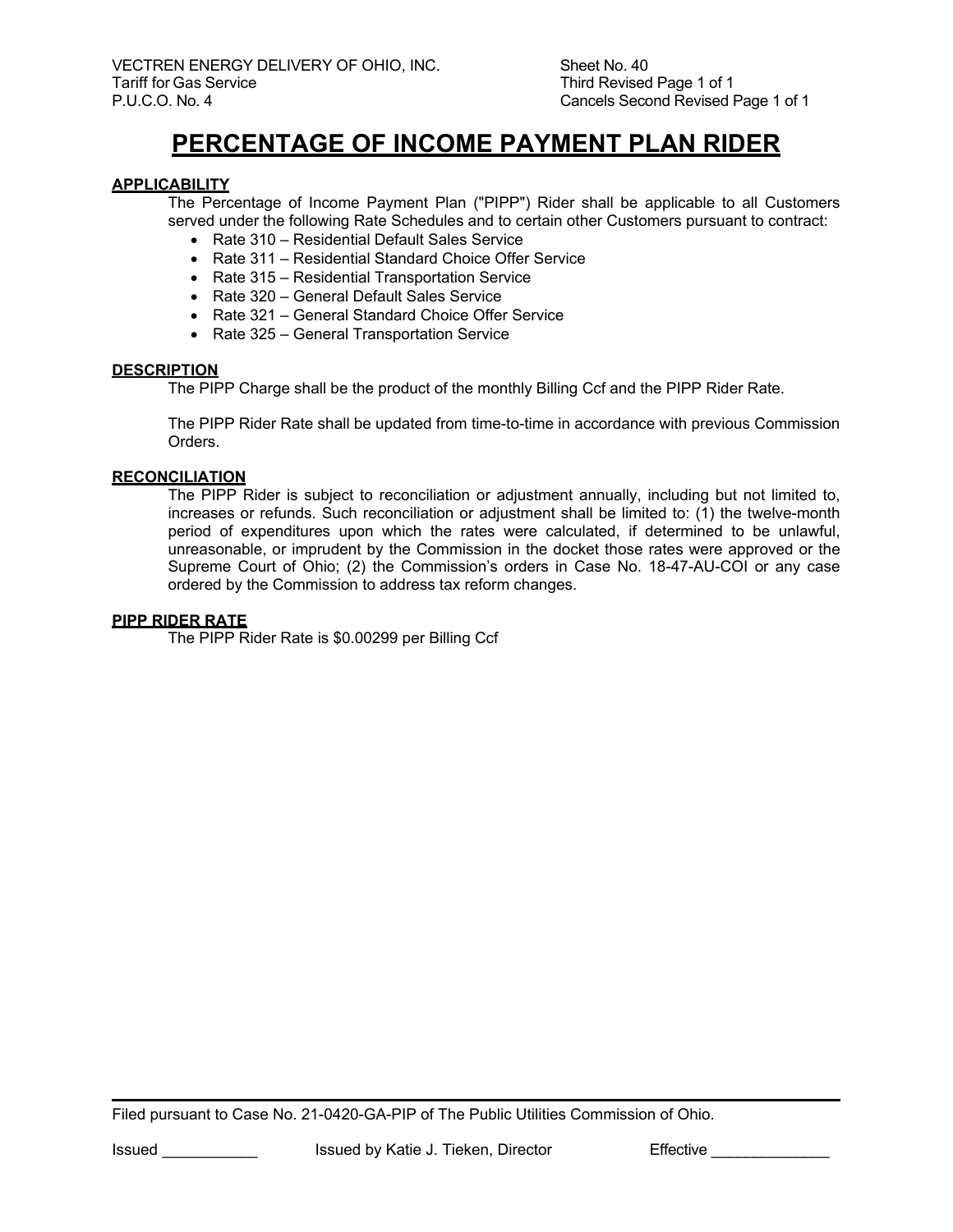# **Exhibit B**

# **Attachment 1 through Attachment 8**

**Calculations Supporting the Proposed PIPP Rider Rate**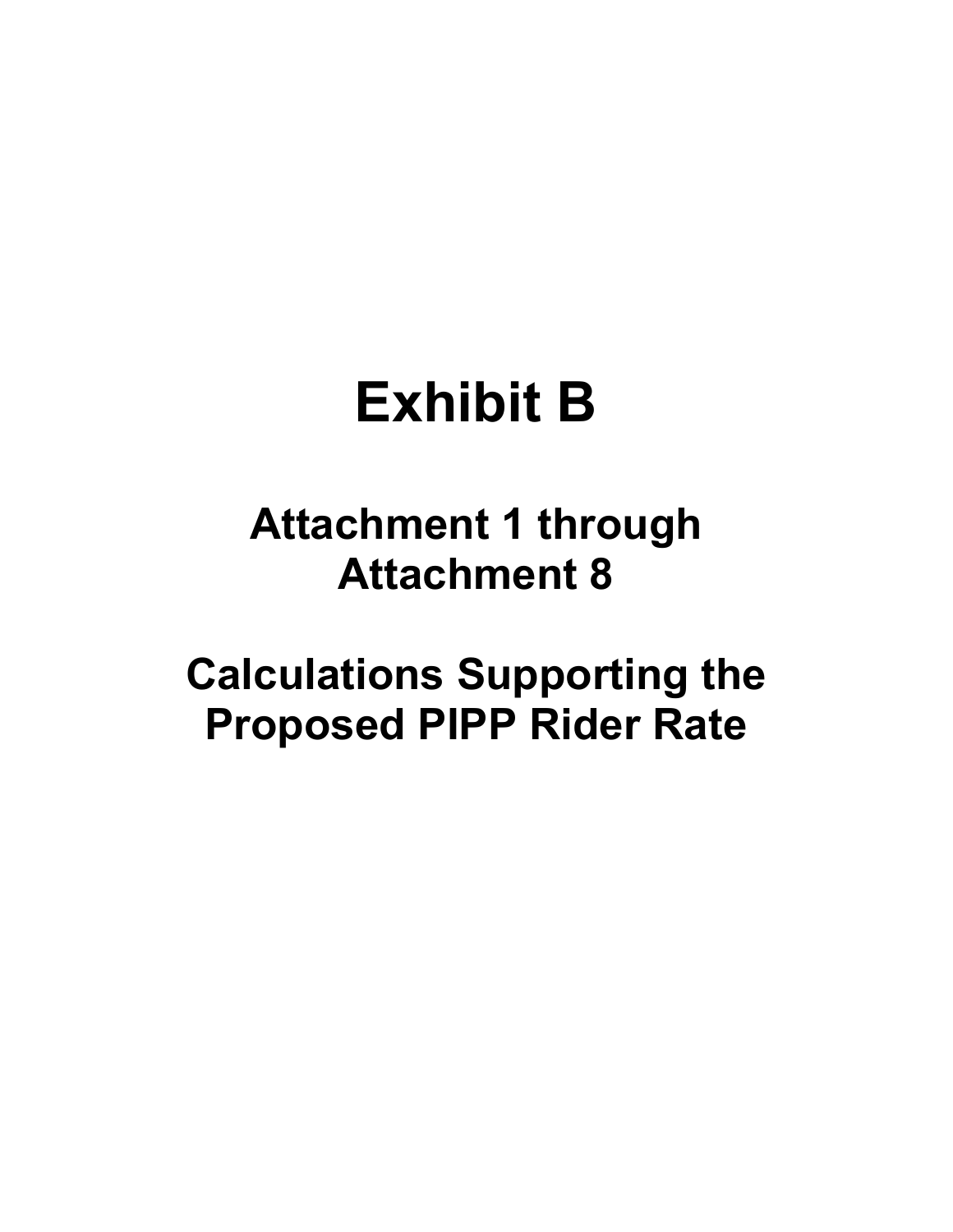|                | VECTREN ENERGY DELIVERY OF OHIO, INC. D/B/A CENTERPOINT ENERGY OHIO<br><b>PIPP RATE CALCULATION</b><br>21-0420-GA-PIP<br>April 2021 Actual Data |                                  |             |         |  |  |  |  |  |  |
|----------------|-------------------------------------------------------------------------------------------------------------------------------------------------|----------------------------------|-------------|---------|--|--|--|--|--|--|
| Line           | <b>Gas Utility</b><br>Description<br>Calculation                                                                                                |                                  |             |         |  |  |  |  |  |  |
| $\mathbf{1}$   | Projected Volumes for the 12 Months Ended 04/30/22                                                                                              | (Attachment 7, Column M, Line 6) | 319,852,100 | Ccf     |  |  |  |  |  |  |
|                | Continuing Rate:                                                                                                                                |                                  |             |         |  |  |  |  |  |  |
| $\overline{2}$ | Projected Transfers 05/01/21 to 04/30/22<br>[Forms the Basis for Continuing Recovery]                                                           |                                  | \$1,800,000 |         |  |  |  |  |  |  |
| 3              | <b>Annual Rate</b>                                                                                                                              | (2)/(1)                          | \$0.00563   | $/$ Ccf |  |  |  |  |  |  |
|                | Rate Adjustment:                                                                                                                                |                                  |             |         |  |  |  |  |  |  |
| 4              | (Over)/Under Recovery - PIPP Rider                                                                                                              | (Attachment 2, Line 6)           | (\$809.071) |         |  |  |  |  |  |  |
| 5              | (Over)/Under Recovery - Carrying Costs                                                                                                          | (Attachment 2, Line 14)          | (\$36,461)  |         |  |  |  |  |  |  |
| 6              | Total (Over)/Under Recovery                                                                                                                     | $(4)+(5)$                        | (\$845,532) |         |  |  |  |  |  |  |
| $\overline{7}$ | <b>Annual Rate</b>                                                                                                                              | (6)/(1)                          | (\$0.00264) | / Ccf   |  |  |  |  |  |  |
|                | Continuing Carrying Cost Rate:                                                                                                                  |                                  |             |         |  |  |  |  |  |  |
| 8              | Net Projected Carrying Costs                                                                                                                    | (Attachment 8, Line 6)           | (\$910)     |         |  |  |  |  |  |  |
| 9              | <b>Annual Rate</b>                                                                                                                              | (8)/(1)                          | \$0.00000   | / Ccf   |  |  |  |  |  |  |
| 10             | <b>Total Annual Rate</b>                                                                                                                        | $(3)+(7)+(9)$                    | \$0.00299   | / Ccf   |  |  |  |  |  |  |

| Current PIPP Rate   | \$0.00390 / Ccf  |
|---------------------|------------------|
| Increase/(Decrease) | (S0.00091) / Ccf |
| % Change            | $-23.33%$        |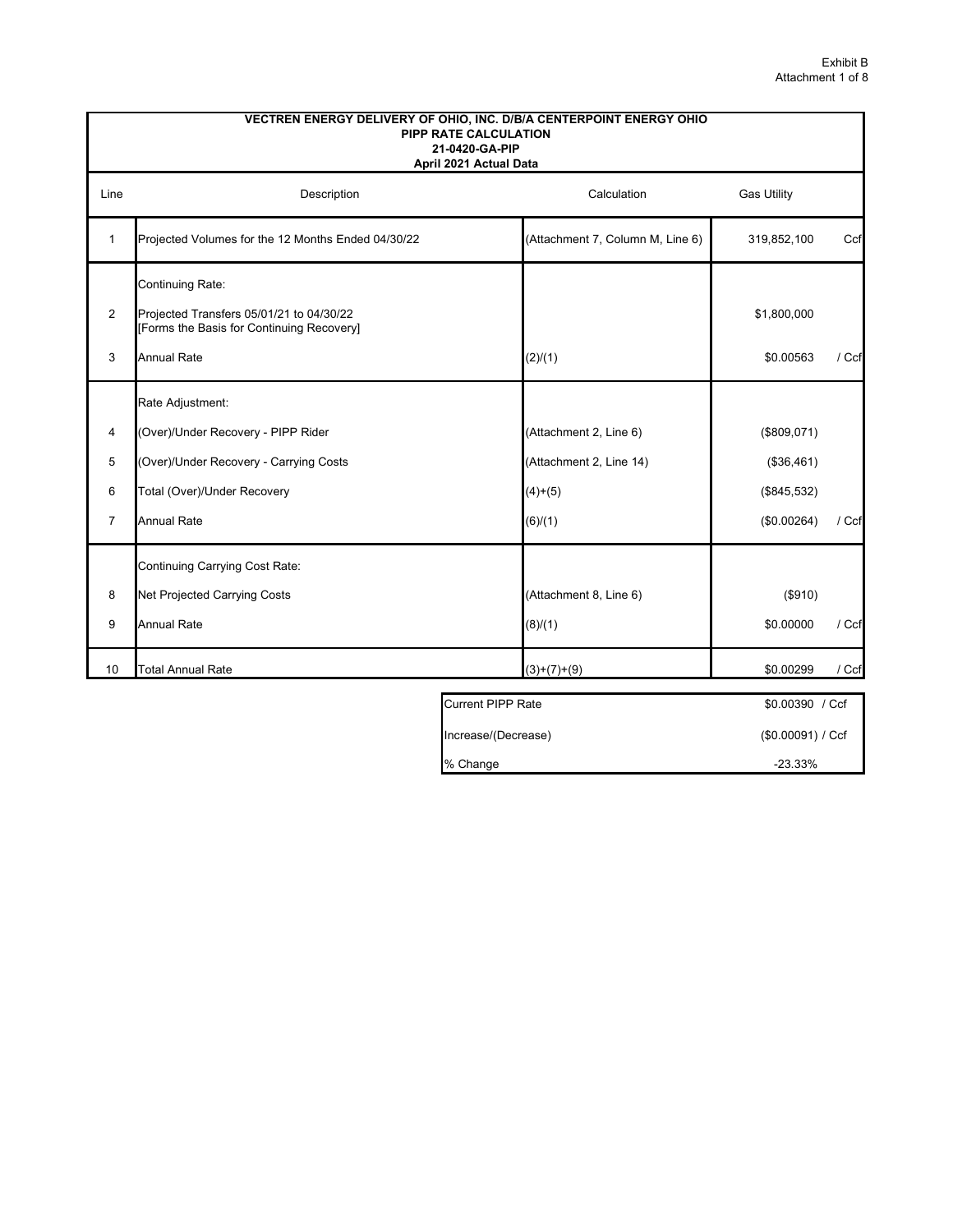#### **VECTREN ENERGY DELIVERY OF OHIO, INC. D/B/A CENTERPOINT ENERGY OHIO PIPP RiderAnnual Filing Balance Reconciliation**

| Line<br>No.     | Description                                                                                                                                                                                                                  |                                                                 | $May-20$                                            | <b>Jun-20</b>                                      | <b>Jul-20</b>                                      | Aug-20                                              | Sep-20                                                | Oct-20                                                | <b>Nov-20</b>                                           | $Dec-20$                                                 | $Jan-21$                                                 | Feb-21                                                  | Mar-21                                                  | Apr-21                                          |     | Total                                                |
|-----------------|------------------------------------------------------------------------------------------------------------------------------------------------------------------------------------------------------------------------------|-----------------------------------------------------------------|-----------------------------------------------------|----------------------------------------------------|----------------------------------------------------|-----------------------------------------------------|-------------------------------------------------------|-------------------------------------------------------|---------------------------------------------------------|----------------------------------------------------------|----------------------------------------------------------|---------------------------------------------------------|---------------------------------------------------------|-------------------------------------------------|-----|------------------------------------------------------|
|                 | <b>PIPP Regulatory Asset</b><br>Balance - Beginning of Month<br>PIPP Balance Change (Attachment 4)<br>Recovery - PIPP Rider (Attachment 5)<br>PIPP Program Credits (Attachment 6)<br>Transportation Penalties (Attachment 7) |                                                                 | $(798, 026)$ \$<br>50.463<br>(79, 788)<br>\$107,521 | $(719, 830)$ \$<br>28,075<br>(31,745)<br>\$114,112 | $(609, 387)$ \$<br>90.157<br>(23, 327)<br>\$73,574 | $(468,982)$ \$<br>(7, 568)<br>(26, 081)<br>\$58,378 | $(444, 253)$ \$<br>(62, 163)<br>(25, 284)<br>\$57,126 | $(474, 575)$ \$<br>(58, 228)<br>(68, 464)<br>\$61,844 | $(539, 422)$ \$<br>(166, 167)<br>(114, 432)<br>\$77,443 | $(742, 578)$ \$<br>(119, 778)<br>(216, 038)<br>\$107,583 | $(970, 811)$ \$<br>(100, 689)<br>(241, 580)<br>\$159,694 | $1,153,385$ ) \$<br>(4, 178)<br>(247, 688)<br>\$214,627 | $(1, 190, 624)$ \$<br>53.021<br>(142, 869)<br>\$279,590 | (1,000,881)<br>39,970<br>(89, 637)<br>\$241,477 |     | (798, 026)<br>(257, 083)<br>(1,306,933)<br>1,552,971 |
|                 | Balance - End of Month<br>Monthly carrying charge rate                                                                                                                                                                       | Sum [1 - 5]                                                     | (719, 830)<br>0.04083%                              | (609, 387)<br>0.02667%                             | (468, 982)<br>0.02083%                             | (444, 253)<br>0.01750%                              | (474, 575)<br>0.01583%                                | (539, 422)<br>0.01417%                                | (742, 578)<br>0.01417%                                  | (970, 811)<br>0.01583%                                   | 1,153,385)<br>0.01500%                                   | (1, 190, 624)<br>0.01417%                               | 1,000,881)<br>0.01500%                                  | (809, 071)<br>0.01500%                          |     | (809, 071)<br>0.01875%                               |
|                 | 8 Gross Carrying Charges<br>Income Tax on Carrying Charges<br>Net Carrying Charges                                                                                                                                           | $[1 + 6] \times 50\% \times [7]$<br>Tax Rate x [8]<br>$[8 - 9]$ | (310)<br>(65)<br>(245)                              | (177)<br>(37)<br>(140)                             | (112)<br>(24)<br>(89)                              | (80)<br>(17)<br>(63)                                | (73)<br>(15)<br>(57)                                  | (72)<br>(15)<br>(57)                                  | (91)<br>(19)<br>(72)                                    | (136)<br>(28)<br>(107)                                   | (159)<br>(33)<br>(126)                                   | (166)<br>(35)<br>(131)                                  | (164)<br>(35)<br>(130)                                  | (136)<br>(29)<br>(107)                          |     | (1,676)<br>(352)<br>(1, 324)                         |
|                 | <b>Carrying Charges Regulatory Asset</b><br><b>Beginning Balance</b>                                                                                                                                                         |                                                                 | $(44, 651)$ \$                                      | $(44,586)$ \$                                      | $(44, 603)$ \$                                     | $(44,558)$ \$                                       | $(44, 422)$ \$                                        | $(44, 287)$ \$                                        | $(43,821)$ \$                                           | $(43,019)$ \$                                            | $(41, 477)$ \$                                           | $(39,759)$ \$                                           | $(37,999)$ \$                                           | (37,038)                                        | \$. | (44, 651)                                            |
| 13 <sup>1</sup> | Carrying Charge Recovery - PIPP Rider<br>Interest Incurred                                                                                                                                                                   | Line 17<br>Line 10                                              | 310<br>(245)<br>65                                  | 123<br>(140)<br>(17)                               | 134<br>(89)<br>45                                  | 199<br>(63)<br>136                                  | 193<br>(57)<br>136                                    | 523<br>(57)<br>466                                    | 874<br>(72)<br>802                                      | 1.649<br>(107)<br>1.542                                  | 1,844<br>(126)<br>1.718                                  | 1,891 \$<br>$(131)$ \$<br>$1,760$ \$                    | 1,091<br>(130)<br>961                                   | 684<br>(107)<br>577                             |     | 9,514<br>(1, 324)<br>8,190                           |
| 14              | <b>Ending Balance</b>                                                                                                                                                                                                        | Sum [11 - 13]                                                   | (44, 586)                                           | (44, 603)                                          | (44, 558)                                          | (44, 422)                                           | (44, 287)                                             | (43, 821)                                             | (43,019)                                                | (41, 477)                                                | (39, 759)                                                | $(37,999)$ \$                                           | (37,038)                                                | (36, 461)                                       |     | (36, 461)                                            |
|                 | Volumes (Ccf) (Attachment 5)<br>Rate<br>Carrying Charge Recovery - PIPP Rider                                                                                                                                                | $[15] \times [16]$                                              | 15,482,095<br>(0.00002)<br>(310)                    | 6,144,103<br>(0.00002)<br>(123)                    | 5,167,280<br>(0.00003)<br>(134)                    | 6,424,031<br>(0.00003)<br>(199)                     | 6,403,165<br>(0.00003)<br>(193)                       | 17,415,372<br>(0.00003)<br>(523)                      | 29,120,471<br>(0.00003)<br>(874)                        | 54,964,672<br>(0.00003)<br>(1,649)                       | 61,467,761<br>(0.00003)<br>(1, 844)                      | 63,023,212<br>(0.00003)<br>(1,891)                      | 36,354,412<br>(0.00003)<br>(1,091)                      | 22,814,613<br>(0.00003)<br>(684)                |     | 324,781,187<br>(9, 514)                              |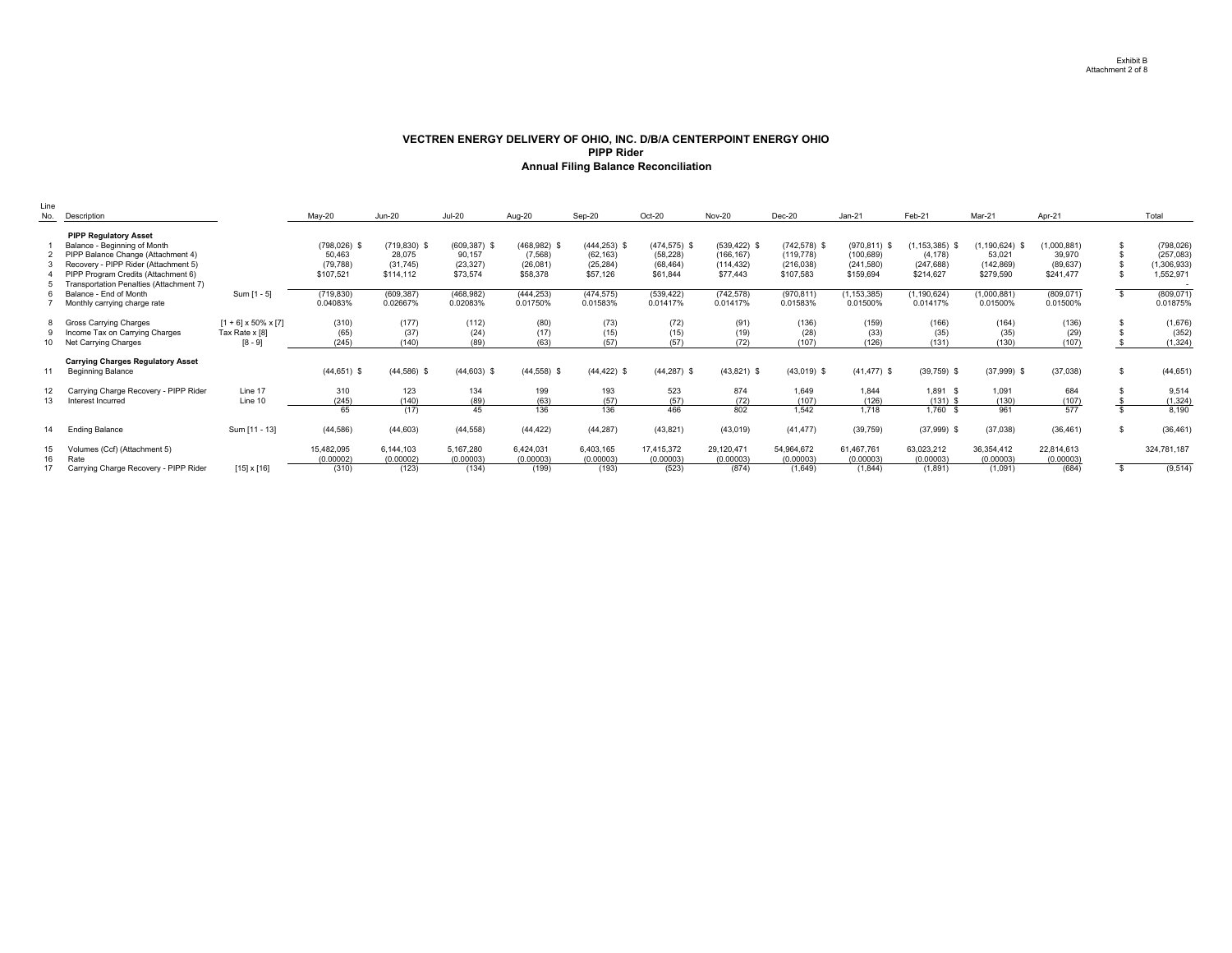|          | VECTREN ENERGY DELIVERY OF OHIO, INC. D/B/A CENTERPOINT ENERGY OHIO<br><b>PIPP RIDER</b><br><b>PIPP PLAN INFORMATION AS OF</b><br>April 30, 2021                                    |                         |               |  |  |  |  |  |  |
|----------|-------------------------------------------------------------------------------------------------------------------------------------------------------------------------------------|-------------------------|---------------|--|--|--|--|--|--|
| Line No. | Description                                                                                                                                                                         |                         | Amount        |  |  |  |  |  |  |
| 1        | <b>PIPP Accounts Receivable Balances</b><br>2 months in Arrears (Attachment 4, Column B, Line 13)                                                                                   |                         | \$55,811,255  |  |  |  |  |  |  |
| 2        | Amount Recovered to Date<br>(Attachment 5, Column E, Line 13)                                                                                                                       |                         | \$109,618,315 |  |  |  |  |  |  |
| 3        | PIPP Dollars Distributed Per Settlement in<br>Case No. 91-415-GA-AIR (Forgiveness and Graduate)<br>PIPP Plus Program<br>Case No. 08-723-GA-ORD<br>(Attachment 6, Column C, Line 13) |                         | \$54,417,551  |  |  |  |  |  |  |
| 4        | <b>Transportation Penalties Refunded</b><br>Case No. 03-571-GA-AIR<br>No transportation penalties after October 2008.                                                               |                         | \$1,419,561   |  |  |  |  |  |  |
| 5        | Catch-up Recovery<br>$(1) - (2) + (3) - (4)$                                                                                                                                        | To Attachment 1, Line 4 | (\$809.0      |  |  |  |  |  |  |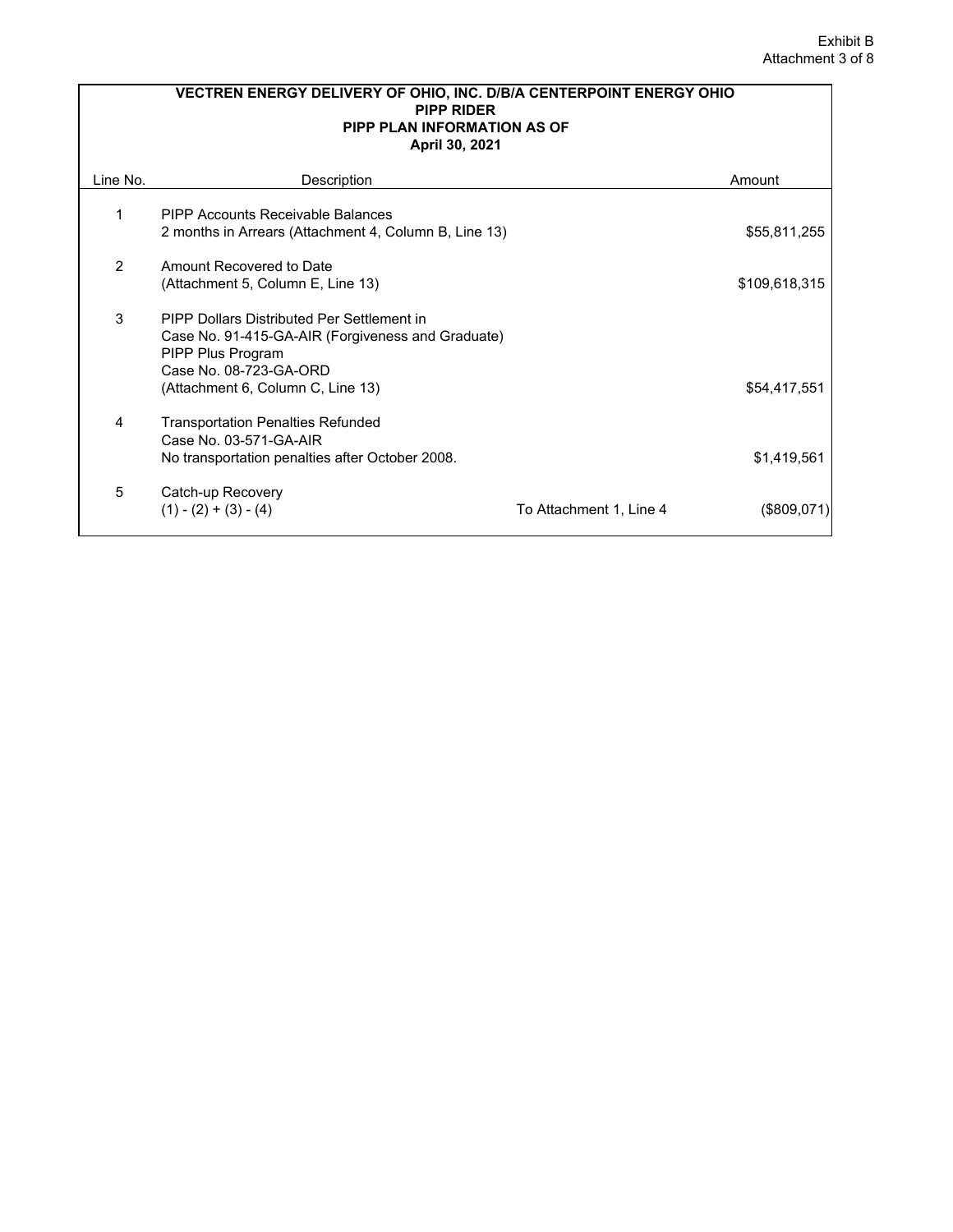| VECTREN ENERGY DELIVERY OF OHIO, INC. D/B/A CENTERPOINT ENERGY OHIO<br><b>PIPP RIDER</b><br><b>PRE-PIPP &amp; PIPP BALANCES</b> |                   |    |                                                               |    |            |  |  |  |  |
|---------------------------------------------------------------------------------------------------------------------------------|-------------------|----|---------------------------------------------------------------|----|------------|--|--|--|--|
| $\overline{A}$<br>$\overline{B}$<br>$\overline{c}$<br>Monthly Change<br>Month<br>Gas<br>Line No.                                |                   |    |                                                               |    |            |  |  |  |  |
| 1                                                                                                                               | May 1, 2020       | \$ | 56,068,338<br>$\left( \begin{array}{c} 1 \end{array} \right)$ | \$ | 50,463     |  |  |  |  |
| $\overline{2}$                                                                                                                  | June 1, 2020      | \$ | 56,118,801                                                    | \$ | 28,075     |  |  |  |  |
| 3                                                                                                                               | July 1, 2020      | \$ | 56,146,876                                                    | \$ | 90,157     |  |  |  |  |
| $\overline{4}$                                                                                                                  | August 1, 2020    | \$ | 56,237,033                                                    | \$ | (7, 568)   |  |  |  |  |
| 5                                                                                                                               | September 1, 2020 | \$ | 56,229,465                                                    | \$ | (62, 163)  |  |  |  |  |
| 6                                                                                                                               | October 1, 2020   | \$ | 56, 167, 303                                                  | \$ | (58, 228)  |  |  |  |  |
| $\overline{7}$                                                                                                                  | November 1, 2020  | \$ | 56,109,074                                                    | \$ | (166, 167) |  |  |  |  |
| $\,8\,$                                                                                                                         | December 1, 2020  | \$ | 55,942,907                                                    | \$ | (119, 778) |  |  |  |  |
| $\boldsymbol{9}$                                                                                                                | January 1, 2021   | \$ | 55,823,129                                                    | \$ | (100, 689) |  |  |  |  |
| 10                                                                                                                              | February 1, 2021  | \$ | 55,722,441                                                    | \$ | (4, 178)   |  |  |  |  |
| 11                                                                                                                              | March 1, 2021     | \$ | 55,718,263                                                    | \$ | 53,021     |  |  |  |  |
| 12                                                                                                                              | April 1, 2021     | \$ | 55,771,284                                                    | \$ | 39,970     |  |  |  |  |
| 13                                                                                                                              | May 1, 2021       | \$ | 55,811,255                                                    |    |            |  |  |  |  |

1) Reported in Case No. 20-0420-GA-PIP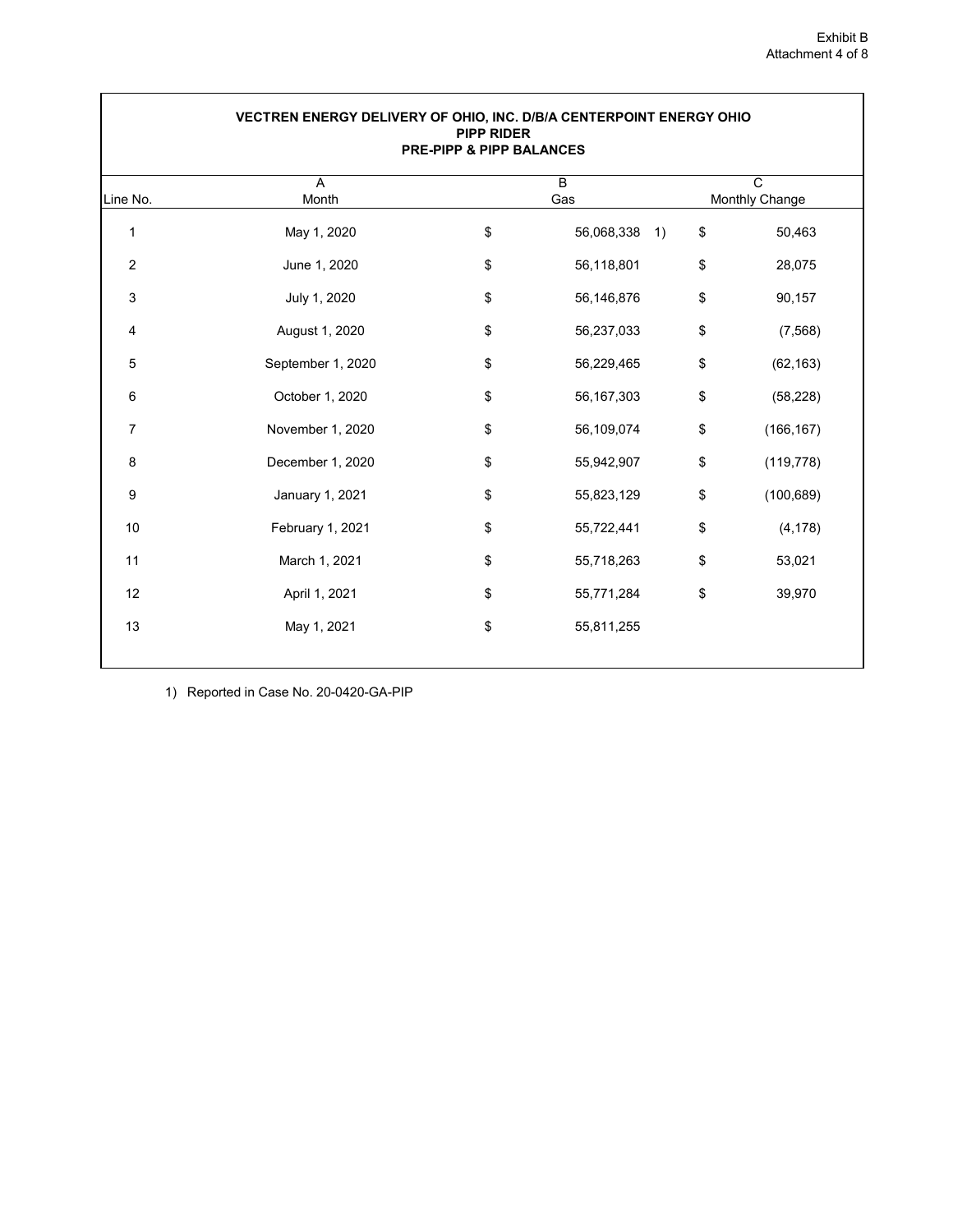|                | VECTREN ENERGY DELIVERY OF OHIO, INC. D/B/A CENTERPOINT ENERGY OHIO<br><b>PIPP RIDER</b><br><b>PIPP PLAN RECOVERIES</b> |              |    |                       |    |                      |    |             |  |  |  |  |  |
|----------------|-------------------------------------------------------------------------------------------------------------------------|--------------|----|-----------------------|----|----------------------|----|-------------|--|--|--|--|--|
|                | A                                                                                                                       | B            |    | C                     |    | D                    |    | E           |  |  |  |  |  |
| Line No.       | Month                                                                                                                   | Volumes(Ccf) |    | <b>Recovery Rates</b> |    | <b>Current Month</b> |    | To Date     |  |  |  |  |  |
| 1              | Reported in Case No. 20-0420-GA-PIP                                                                                     |              |    |                       |    |                      | \$ | 108,311,382 |  |  |  |  |  |
| $\overline{2}$ | $May-20$                                                                                                                | 15,482,095   | \$ | 0.00515               | \$ | 79,788               | \$ | 108,391,170 |  |  |  |  |  |
| 3              | <b>Jun-20</b>                                                                                                           | 6,144,103    | \$ | 0.00517               | \$ | 31,745               | \$ | 108,422,915 |  |  |  |  |  |
| 4              | <b>Jul-20</b>                                                                                                           | 5,167,280    | \$ | 0.00451               | \$ | 23,327               | \$ | 108,446,242 |  |  |  |  |  |
| 5              | Aug-20                                                                                                                  | 6,424,031    | \$ | 0.00406               | \$ | 26,081               | \$ | 108,472,323 |  |  |  |  |  |
| $\,6$          | Sep-20                                                                                                                  | 6,403,165    | \$ | 0.00395               | \$ | 25,284               | \$ | 108,497,607 |  |  |  |  |  |
| 7              | Oct-20                                                                                                                  | 17,415,372   | \$ | 0.00393               | \$ | 68,464               | \$ | 108,566,071 |  |  |  |  |  |
| 8              | <b>Nov-20</b>                                                                                                           | 29,120,471   | \$ | 0.00393               | \$ | 114,432              | \$ | 108,680,503 |  |  |  |  |  |
| 9              | $Dec-20$                                                                                                                | 54,964,672   | \$ | 0.00393               | \$ | 216,038              | \$ | 108,896,541 |  |  |  |  |  |
| 10             | $Jan-21$                                                                                                                | 61,467,761   | \$ | 0.00393               | \$ | 241,580              | \$ | 109,138,120 |  |  |  |  |  |
| 11             | Feb-21                                                                                                                  | 63,023,212   | \$ | 0.00393               | \$ | 247,688              | \$ | 109,385,809 |  |  |  |  |  |
| 12             | Mar-21                                                                                                                  | 36,354,412   | \$ | 0.00393               | \$ | 142,869              | \$ | 109,528,678 |  |  |  |  |  |
| 13             | Apr-21                                                                                                                  | 22,814,613   | \$ | 0.00393               | \$ | 89,637               | \$ | 109,618,315 |  |  |  |  |  |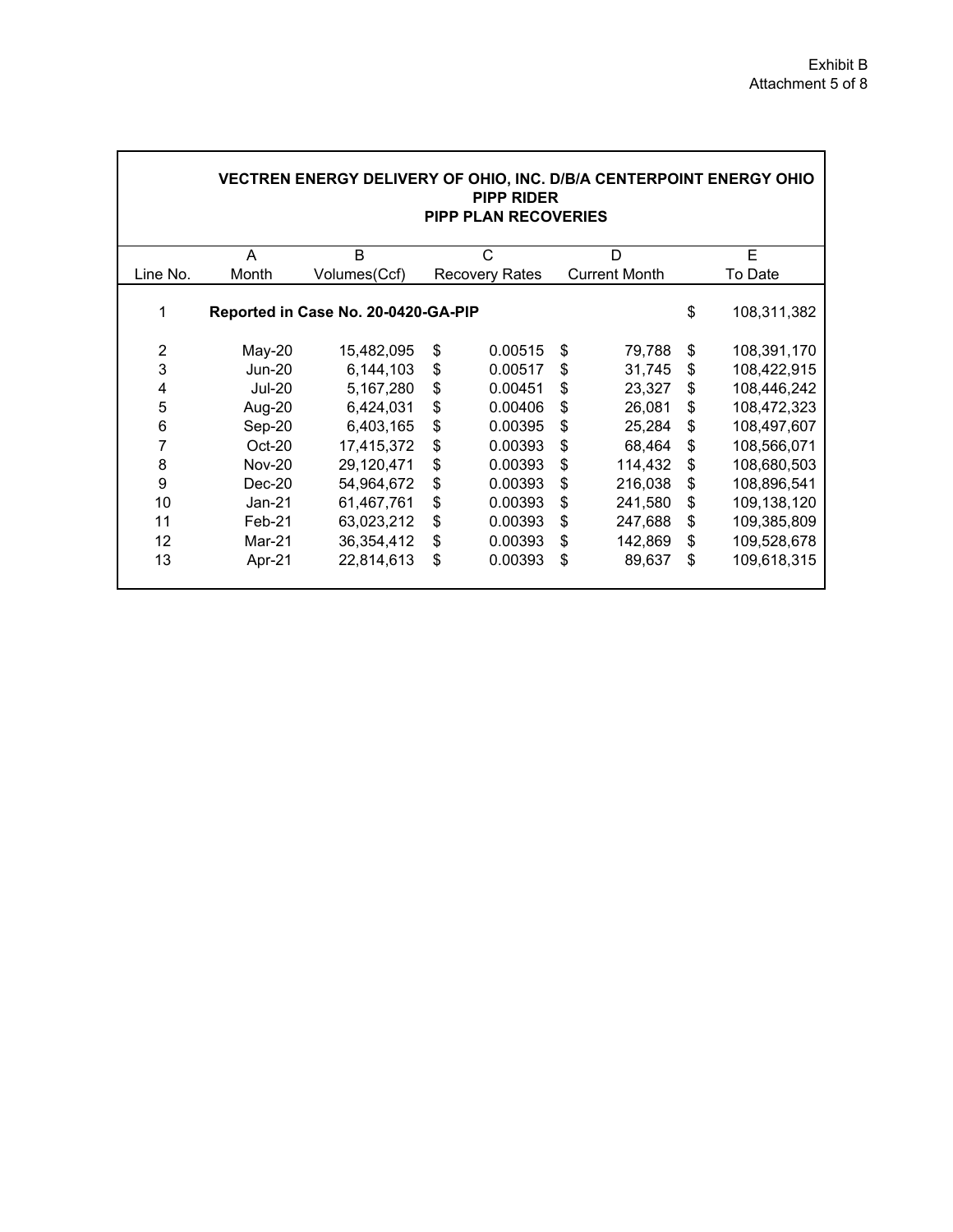## **VECTREN ENERGY DELIVERY OF OHIO, INC. D/B/A CENTERPOINT ENERGY OHIO PIPP DOLLARS DISTRIBUTED PER CASE NOS. 91-415-GA-AIR AND 08-723-GA-ORD (FORGIVENESS, GRADUATE AND PIPP PLUS PROGRAM)**

| Line No.       | A<br>Month                          | $\overline{B}$<br>Monthly Change | $\overline{\text{c}}$<br><b>Ending Balance</b> |
|----------------|-------------------------------------|----------------------------------|------------------------------------------------|
| 1              | Reported in Case No. 20-0420-GA-PIP |                                  | \$52,864,579                                   |
| $\overline{c}$ | May 2020                            | \$107,521                        | \$52,972,101                                   |
| 3              | June                                | \$114,112                        | \$53,086,213                                   |
| 4              | July                                | \$73,574                         | \$53,159,787                                   |
| 5              | August                              | \$58,378                         | \$53,218,166                                   |
| 6              | September                           | \$57,126                         | \$53,275,291                                   |
| 7              | October                             | \$61,844                         | \$53,337,135                                   |
| 8              | November                            | \$77,443                         | \$53,414,578                                   |
| 9              | December                            | \$107,583                        | \$53,522,161                                   |
| 10             | January 2021                        | \$159,694                        | \$53,681,856                                   |
| 11             | February                            | \$214,627                        | \$53,896,483                                   |
| 12             | March                               | \$279,590                        | \$54,176,074                                   |
| 13             | April                               | \$241,477                        | \$54,417,551                                   |
|                |                                     |                                  |                                                |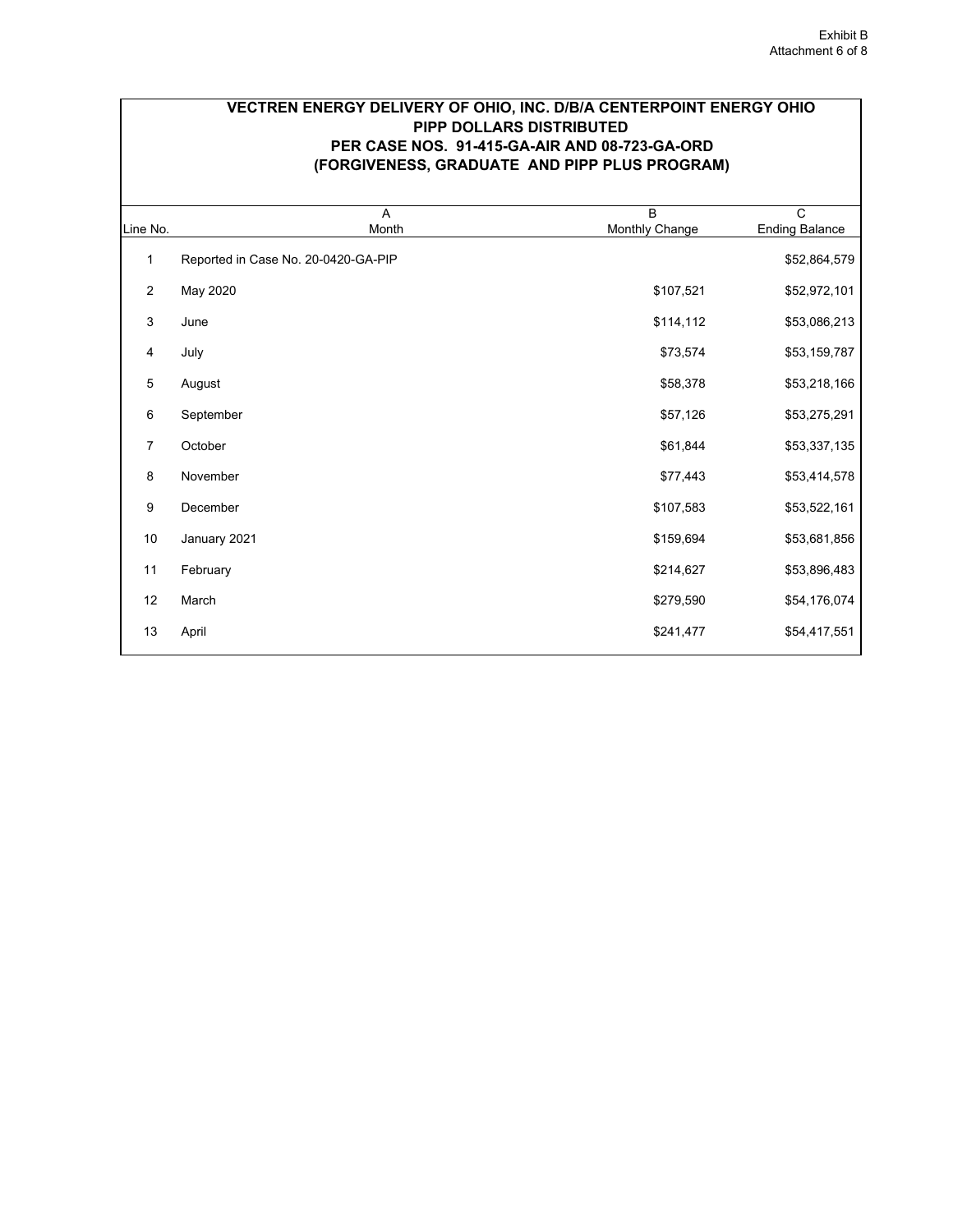#### **VECTREN ENERGY DELIVERY OF OHIO, INC. D/B/A CENTERPOINT ENERGY OHIO PIPP RiderProjected Sales Volumes (CCF)**

|                 |                                               |              |               |               |               |           |            |               |               |               |               |               |               | м             |
|-----------------|-----------------------------------------------|--------------|---------------|---------------|---------------|-----------|------------|---------------|---------------|---------------|---------------|---------------|---------------|---------------|
|                 |                                               | May-21       | <b>Jun-21</b> | <b>Jul 21</b> | Aug-21        | Sep-21    | Oct 21     | <b>Nov-21</b> | <b>Dec-21</b> | <b>Jan-22</b> | Feb-22        | <b>Mar-22</b> | Apr-22        | Annual        |
| Line No. Tariff |                                               | <b>Amoun</b> | Amount        | <b>Amount</b> | <b>Amount</b> | Amount    | Amount     | <u>Amount</u> | <b>Amount</b> | Amount        | <b>Amount</b> | <u>Amount</u> | <u>Amount</u> | <b>Amount</b> |
|                 | Rate 310/311 - Residential DSS/SCO Service    | 4.260.111    | 3.068.624     | 2.051.190     | 2.164.782     | 2.362.284 | 6,780,888  | 13.776.678    | 23.449.110    | 27.314.992    | 20.540.215    | 17.032.058    | 9.223.080     | 132,024,012   |
|                 | Rate 315 - Residential Transportation Service | 2.856.072    | 2.057.273     | 1.375.163     | 1.451.318     | 1.583.727 | 4.546.056  | 9.236.187     | 15.720.797    | 18.312.569    | 13.770.610    | 11.418.665    | 6.183.355     | 88,511,792    |
|                 | Rate 320/321 - General DSS/SCO Service        | 1.452.484    | 1.045.057     | 698.014       | 736.151       | 803.369   | 2.305.707  | 4.682.476     | 7.976.268     | 9,301,550     | 6,998,101     | 5,796,783     | 3.132.817     | 44,928,777    |
|                 | Rate 325 - General Transportation Service     | 1.479.236    | 1,064,305     | 710.870       | 749.710       | 818.165   | 2.348.174  | 4.768.719     | 8.123.177     | 9.472.868     | 7,126,994     | 5,903,550     | 3,190,518     | 45,756,284    |
|                 | <b>School Customers</b>                       | 171,702      | 116,026       | 203,456       | 27,082        | 184.712   | 525,904    | 1.246.020     | 1.176.303     | 1.812.396     | 1,145,637     | 1,223,890     | 798.107       | 8,631,235     |
|                 | <b>Total Sales Volumes</b>                    | 10,219,605   | 7,351,284     | 5,038,694     | 5,129,043     | 5,752,256 | 16,506,728 | 33,710,080    | 56,445,655    | 66,214,375    | 49,581,557    | 41,374,946    | 22,527,877    | 319,852,100   |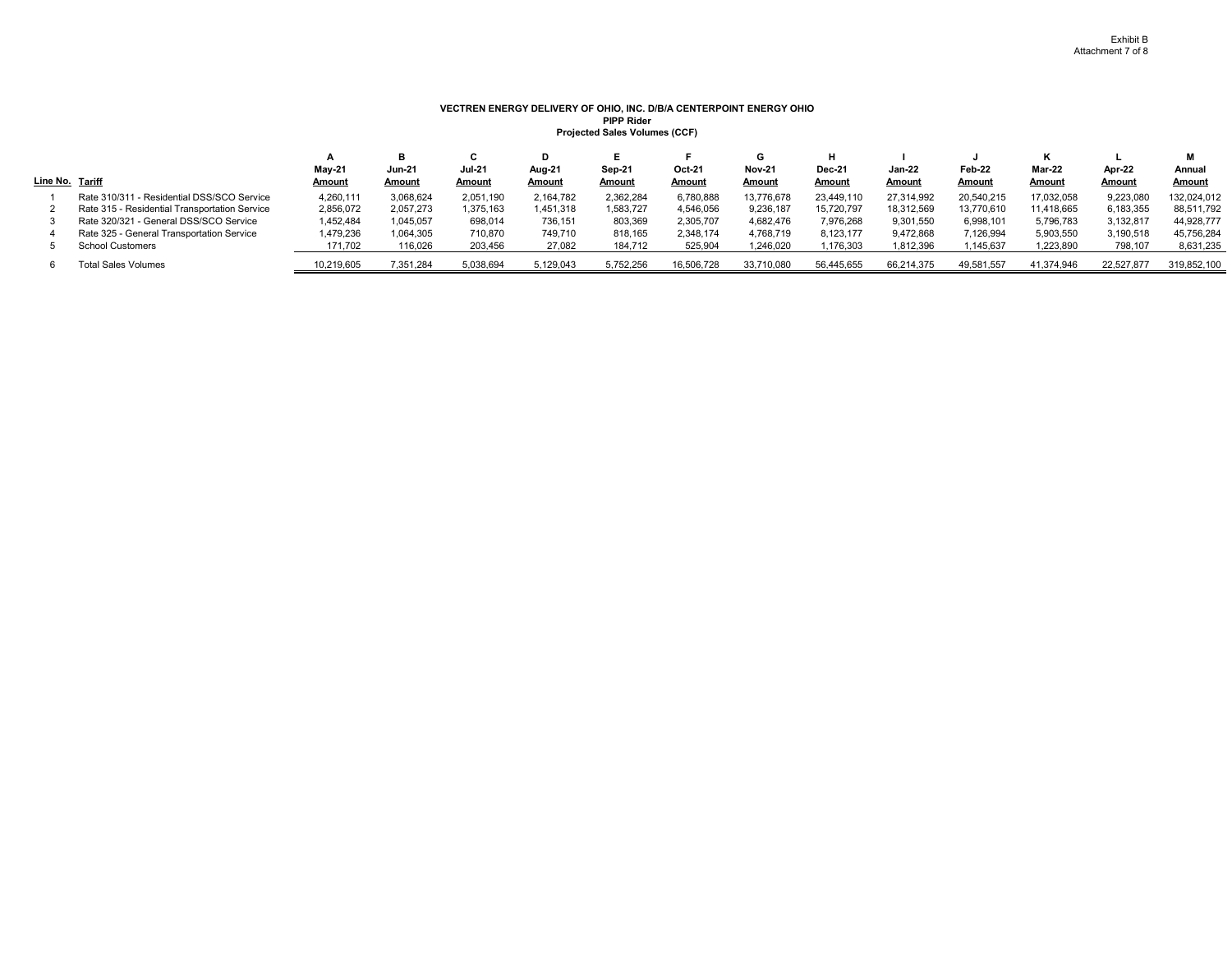#### PIPP Carrying Cost Support for Projection Most Recent Twelve Months Ended April 30, 2021

| Line No. |                                                                          |                                                  |                |
|----------|--------------------------------------------------------------------------|--------------------------------------------------|----------------|
|          | Beginning PIPP Rider Asset                                               | (Attachment 1, Line 4)                           | (\$809,071)    |
|          | Projected Ending PIPP Rider Asset                                        |                                                  | \$0            |
| 3        | Total Beginning and Projected Ending Asset                               | $(Line 1 + Line 2)$                              | (\$809,071)    |
|          | Average Balance                                                          | (Line 3/2)                                       | $($ \$404,535) |
| 5        | Projected Carrying Cost Rate                                             |                                                  | 0.22500%       |
| 6        | Projected PIPP Carrying Costs for the Twelve Months Ended April 30, 2022 | (to Attachment 1, Line 8)<br>$(Line 4 * Line 5)$ | (S910)         |
|          |                                                                          |                                                  |                |